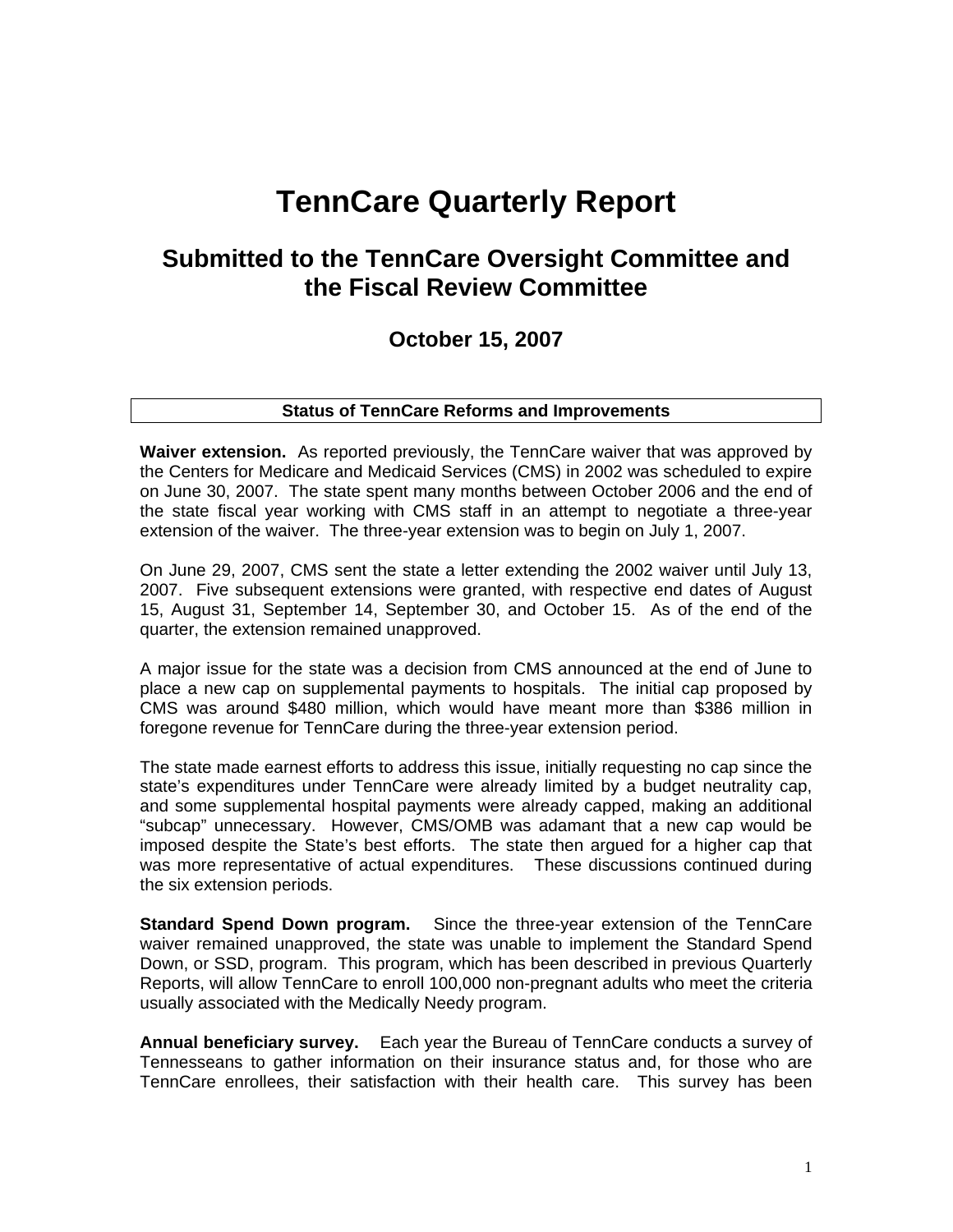conducted every year since 1993 by the Center for Business and Economic Research (CBER) at the University of Tennessee.

The 2007 survey was published in August. CBER reported that the uninsured rate for all Tennesseans declined to 10 percent in 2007, after a significant increase the previous year. The uninsurance rate for children was measured at 4.8 percent.

CBER reported that respondents who were TennCare eligibles continued to express satisfaction with their care. Ninety percent of TennCare enrollees said that they were either somewhat satisfied or very satisfied with their health care, an increase from 87 percent in 2006.

The survey found that the efforts to educate TennCare enrollees about the most costeffective ways to get medical care appear to be paying off in fewer emergency room visits and more visits to doctors' offices. The number of TennCare enrollees seeking care at hospital emergency rooms in 2007 was the lowest level of any year since the survey started. Only 4 percent reported going to the hospital first, down from 7 percent in 2006 and 14 percent in 1993.

**Recognition for healthcare technology innovation.** In a report released on August 21, 2007, the U. S. Office of Inspector General for the Department of Health and Human Services found that the Bureau of TennCare is among the few state Medicaid agencies implementing electronic health initiatives. Of the 52 agencies surveyed, TennCare was one of only 12 found to be using innovative health information technology in its day-today operations. TennCare also was one of only five such state agencies that have developed e-prescribing initiatives for their providers.

TennCare, in partnership with Shared Health, has implemented a claims-based electronic health record (EHR) that contains diagnoses, procedure or visit information, and prescription histories. It contains non-claims information from other sources, such as lab results from participating labs and immunization records provided by the Department of Health. The TennCare EHR also allows providers to maintain other pertinent information such as vital signs, allergies, and documentation of early periodic screening, diagnosis, and treatment (EPSDT) screenings.

TennCare also offers e-prescribing to its providers through the secure TennCare EHR web portal. The e-prescribing application includes information about TennCare's drug formulary, dosing instructions, and side effects, and it offers a tool to alert providers about potential drug interactions based on a patient's prescription history or allergies. Such health information technology and health information exchange initiatives have been identified by the Governor and federal officials as having the potential to reduce health care costs that arise from inefficiency, medical errors, inappropriate care, and incomplete information.

**Reduced audit findings.** Each year TennCare receives an audit report from the Comptroller of the Treasury. The number of findings identified in these annual reports has been dropping significantly over the past five years, from 39 in FY 2002 to only four in the past fiscal year. Along with the decrease in the number of audit findings has been a decrease in the severity of the findings. The current findings deal more with technical aspects of the TennCare program rather than with structural flaws in its administration. The Bureau has also seen a reduction in repeat findings. These changes have come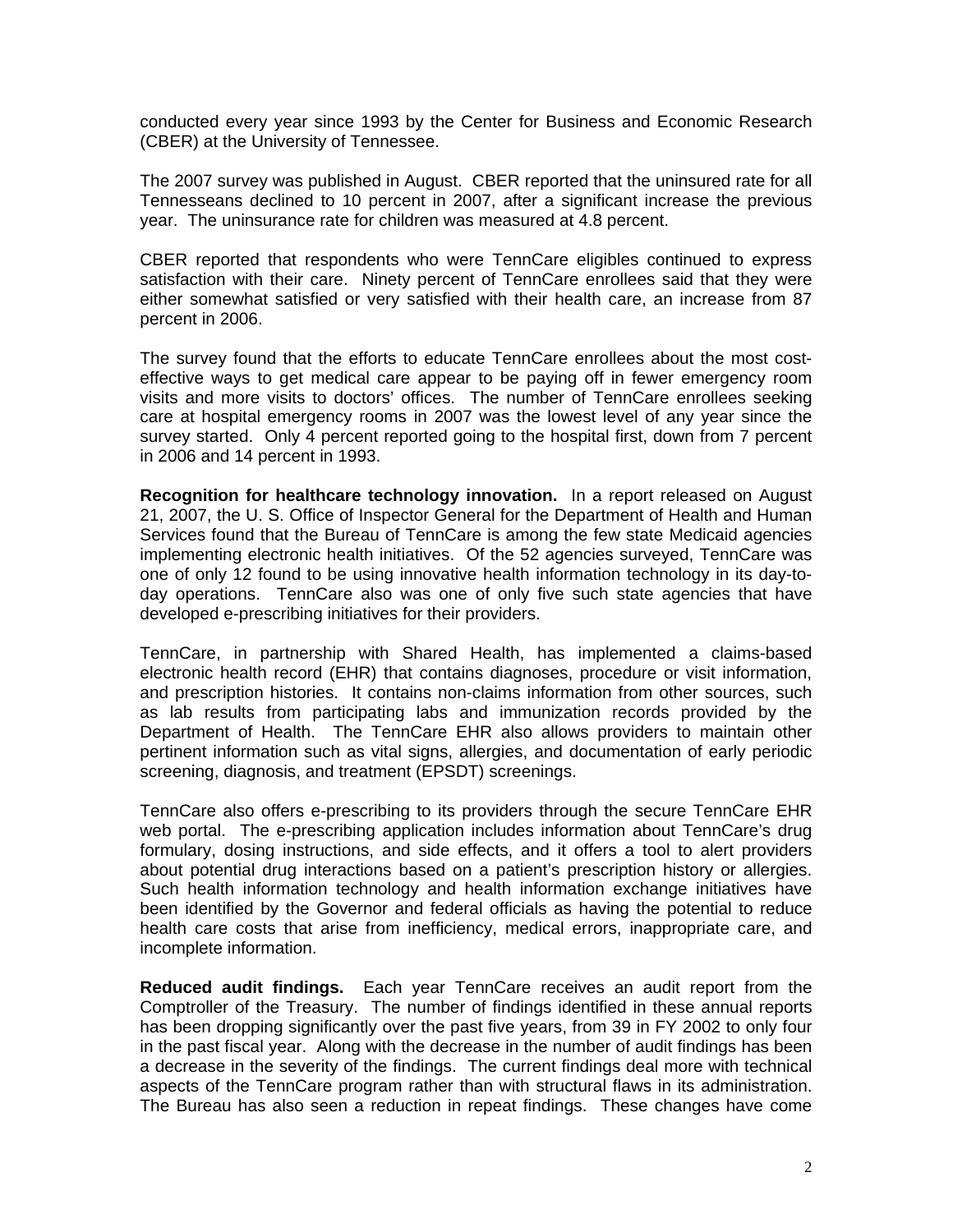about as the result of focused attention from Bureau leadership and mobilization of the organization to achieve important improvements and efficiencies.

**RFP development.** Work is underway on several Requests for Proposals, or RFPs. In mid-September the state issued an RFP for reprocurement of the TennCare Management Information System (TCMIS). The planned start date for the contract that results from the RFP is January 2008. The state is also working on developing an RFP for reprocurement of the Pharmacy Benefits Manager (PBM). Other RFPs are being prepared to recruit integrated medical and behavioral health plans in East and West Tennessee.

**New contractor for medical appeals.** A new contractor began work on the TennCare medical appeals. The new contractor, Keystone Peer Review Organization, or KePRO, replaced the outgoing contractor, Schaller-Anderson of Tennessee, in mid-September. KePRO is a Pennsylvania company that has operations in five other states.

**Essential Access Hospital payments.** The TennCare Bureau continued to make Essential Access Hospital payments during this period. Essential Access Hospital payments are payments from a pool of \$100 million (\$36,265,000 in state dollars) appropriated by the General Assembly.

The methodology for distributing these funds specifically considers each hospital's relative contribution to providing services to TennCare members, while also acknowledging differences in payer mix and hospitals' relative ability to make up TennCare losses. Data from the Hospital Joint Annual Report is used to determine hospitals' eligibility for these payments. Eligibility is determined each quarter based on each hospital's participation in TennCare. In order to receive a payment for the quarter, a hospital must be a contracted provider with TennCare Select and at least one other Managed Care Organization (MCO), and it must have contracted with TennCare Select for the entire quarter that the payment represents. Excluded from the Essential Access Hospital payments are Critical Access Hospitals, which receive cost-based reimbursement from the TennCare program and therefore do not have unreimbursed TennCare costs, and the five state mental health institutes.

| <b>Name of Hospital</b>                     | 2008 - Qtr. 1* | Total   |
|---------------------------------------------|----------------|---------|
| Methodist Medical Center of Oak Ridge       | 141,455        | 141,455 |
| Ridgeview Psychiatric Hospital and Center   | 67,301         | 67,301  |
| <b>Bedford County Medical Center</b>        | 105,021        | 105,021 |
| <b>Blount Memorial Hospital</b>             | 128,154        | 128,154 |
| <b>Bradley Memorial Hospital</b>            | 139,682        | 139,682 |
| <b>Cleveland Community Hospital</b>         | 113,630        | 113,630 |
| St. Marys Medical Center of Campbell County | 101,968        | 101,968 |
| Jellico Community Hospital                  | 113,902        | 113,902 |
| <b>Stones River Hospital</b>                | 31,492         | 31,492  |
| Baptist Memorial Hospital Huntingdon        | 28,201         | 28,201  |
| McKenzie Regional Hospital                  | 42,074         | 42,074  |
| <b>Sycamore Shoals Hospital</b>             | 90,828         | 90,828  |

The projected Essential Access Hospital payments for the first quarter of State Fiscal Year 2008 are shown in the following table.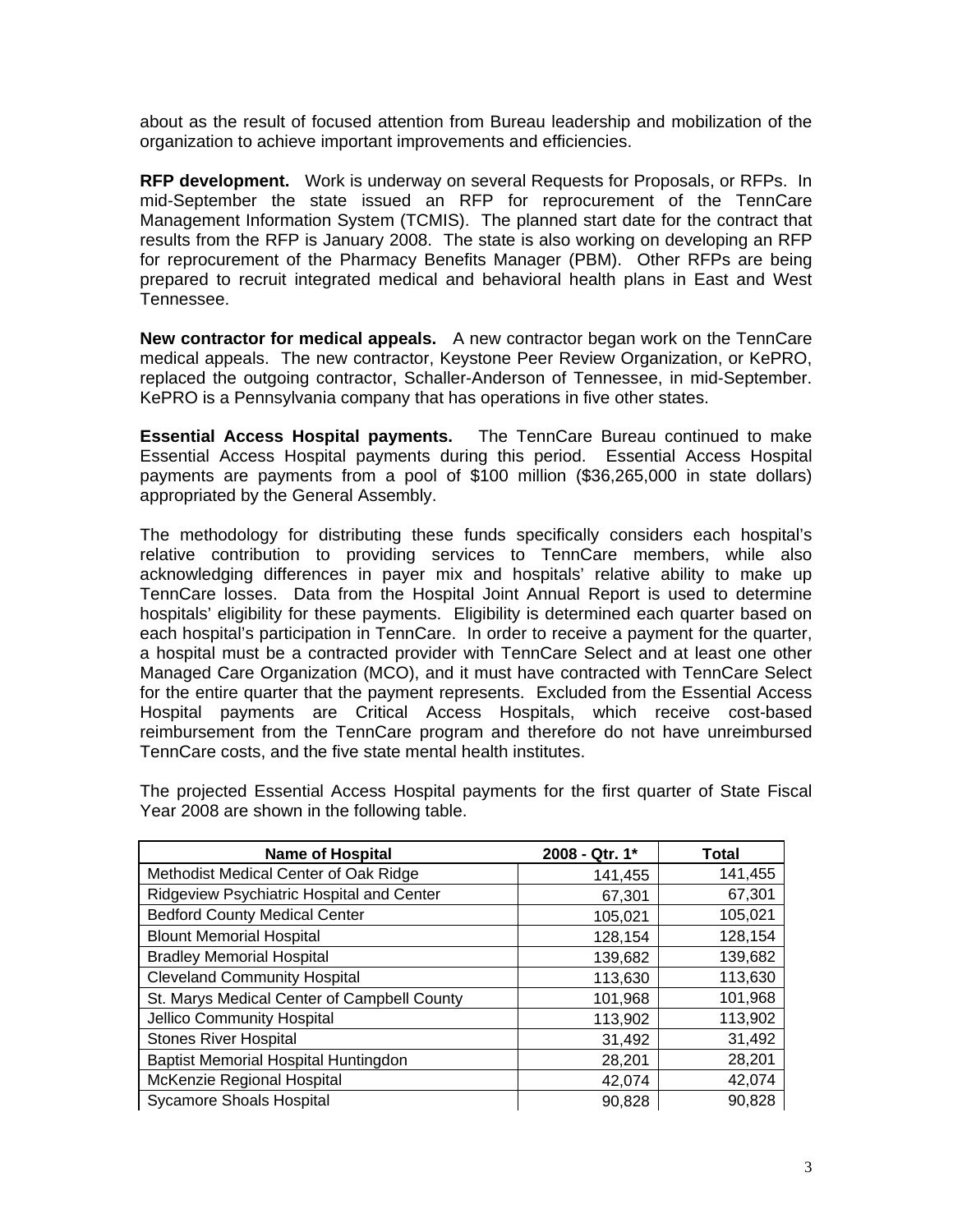| <b>Name of Hospital</b>                   | 2008 - Qtr. 1* | <b>Total</b> |
|-------------------------------------------|----------------|--------------|
| <b>Claiborne County Hospital</b>          | 104,018        | 104,018      |
| <b>Cumberland River Hospital</b>          | 14,006         | 14,006       |
| <b>Baptist Hospital of Cocke County</b>   | 176,179        | 176,179      |
| United Regional Medical Center            | 45,416         | 45,416       |
| Harton Regional Medical Center            | 76,714         | 76,714       |
| <b>Cumberland Medical Center</b>          | 110,290        | 110,290      |
| Southern Hills Medical Center             | 75,906         | 75,906       |
| Tennessee Christian Medical Center        | 338,930        | 338,930      |
| Metro Nashville General Hospital          | 993,725        | 993,725      |
| <b>Baptist Hospital</b>                   | 212,905        | 212,905      |
| Vanderbilt University Hospital            | 2,743,042      | 2,743,042    |
| <b>Centennial Medical Center</b>          | 220,878        | 220,878      |
| <b>Skyline Medical Center</b>             | 86,095         | 86,095       |
| <b>Summit Medical Center</b>              | 108,925        | 108,925      |
| <b>Baptist Womens Treatment Center</b>    | 2,589          | 2,589        |
| Decatur County General Hospital           | 25,446         | 25,446       |
| <b>Baptist Dekalb Hospital</b>            | 27,146         | 27,146       |
| <b>Horizon Medical Center</b>             | 73,519         | 73,519       |
| <b>Dyersburg Regional Medical Center</b>  | 112,633        | 112,633      |
| Methodist Healthcare Fayette              | 50,100         | 50,100       |
| Jamestown Regional Medical Center         | 98,132         | 98,132       |
| <b>Emerald Hodgson Hospital</b>           | 21,354         | 21,354       |
| Southern Tennessee Medical Center         | 59,252         | 59,252       |
| Milan General Hospital                    | 23,858         | 23,858       |
| <b>Gibson General Hospital</b>            | 40,884         | 40,884       |
| Humboldt General Hospital                 | 88,280         | 88,280       |
| <b>Hillside Hospital</b>                  | 77,557         | 77,557       |
| Laughlin Memorial Hospital                | 88,736         | 88,736       |
| Takoma Adventist Hospital                 | 58,281         | 58,281       |
| Morristown Hamblen Healthcare System      | 137,727        | 137,727      |
| Lakeway Regional Hospital                 | 115,674        | 115,674      |
| <b>Erlanger Medical Center</b>            | 1,594,760      | 1,594,760    |
| <b>Erlanger North Hospital</b>            | 23,710         | 23,710       |
| Women's East Pavilion                     | 12,383         | 12,383       |
| Parkridge Medical Center                  | 72,481         | 72,481       |
| Parkridge East Hospital                   | 115,498        | 115,498      |
| Parkridge Valley Hospital                 | 201,650        | 201,650      |
| <b>Bolivar General Hospital</b>           | 54,151         | 54,151       |
| Hardin County General Hospital            | 105,300        | 105,300      |
| Wellmont Hawkins County Memorial Hospital | 134,362        | 134,362      |
| Haywood Park Community Hospital           | 30,443         | 30,443       |
| Henderson County Community Hospital       | 25,212         | 25,212       |
| Henry County Medical Center               | 88,073         | 88,073       |
| Jefferson Memorial Hospital               | 56,620         | 56,620       |
| Fort Sanders Regional Medical Center      | 256,022        | 256,022      |
| Saint Mary's Health System                | 197,459        | 197,459      |
| <b>Baptist Hospital of East Tennessee</b> | 102,975        | 102,975      |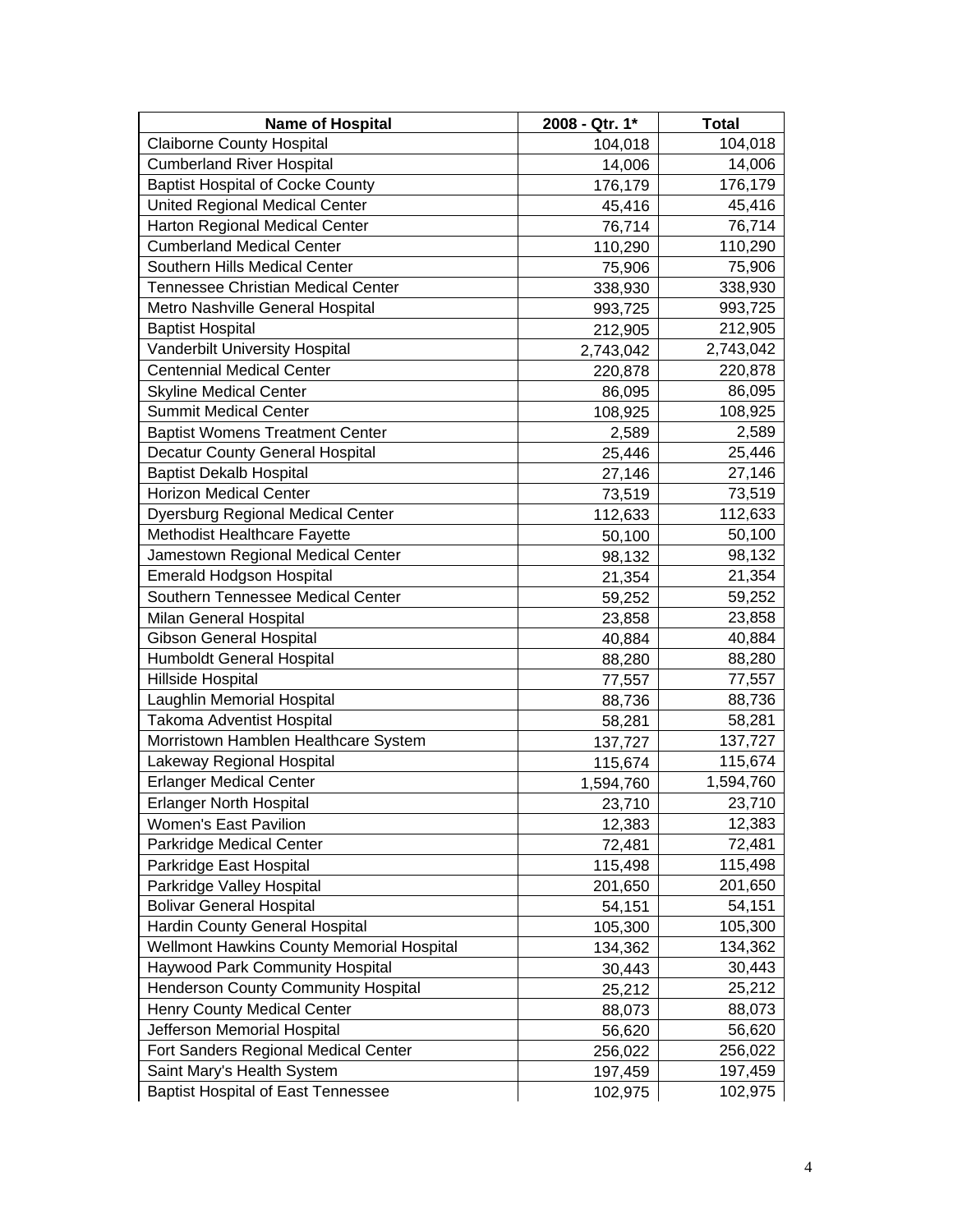| <b>Name of Hospital</b>                         | 2008 - Qtr. 1* | <b>Total</b> |
|-------------------------------------------------|----------------|--------------|
| University of Tennessee Memorial Hospital       | 1,562,381      | 1,562,381    |
| East Tennessee Childrens Hospital               | 368,681        | 368,681      |
| <b>Crockett Hospital</b>                        | 52,776         | 52,776       |
| <b>Lincoln Medical Center</b>                   | 45,015         | 45,015       |
| Fort Sanders Loudon Medical Center              | 45,444         | 45,444       |
| <b>Woods Memorial Hospital</b>                  | 44,469         | 44,469       |
| <b>Athens Regional Medical Center</b>           | 55,083         | 55,083       |
| <b>McNairy Regional Hospital</b>                | 43,989         | 43,989       |
| Jackson Madison County General Hospital         | 545,382        | 545,382      |
| Regional Hospital of Jackson                    | 105,266        | 105,266      |
| Pathways of Tennessee                           | 121,274        | 121,274      |
| <b>Grandview Medical Center</b>                 | 70,225         | 70,225       |
| Maury Regional Hospital                         | 170,726        | 170,726      |
| Sweetwater Hospital Association                 | 138,893        | 138,893      |
| <b>Gateway Medical Center</b>                   | 187,673        | 187,673      |
| <b>Baptist Memorial Hospital Union City</b>     | 54,439         | 54,439       |
| Livingston Regional Hospital                    | 44,080         | 44,080       |
| <b>Cookeville Regional Medical Center</b>       | 126,745        | 126,745      |
| Roane Medical Center                            | 56,711         | 56,711       |
| <b>Northcrest Medical Center</b>                | 195,622        | 195,622      |
| Middle Tennessee Medical Center                 | 268,982        | 268,982      |
| <b>Baptist Treatment Center of Murfreesboro</b> | 2,255          | 2,255        |
| <b>Stonecrest Medical Center</b>                | 79,891         | 79,891       |
| <b>Scott County Hospital</b>                    | 58,557         | 58,557       |
| Fort Sanders Sevier Medical Center              | 134,101        | 134,101      |
| Regional Medical Center (The Med)               | 4,900,894      | 4,900,894    |
| Saint Jude Childrens Research                   | 296,783        | 296,783      |
| Methodist Healthcare South                      | 258,257        | 258,257      |
| <b>Methodist University Healthcare</b>          | 347,154        | 347,154      |
| <b>Methodist Healthcare North</b>               | 174,346        | 174,346      |
| Methodist Healthcare Lebonheur                  | 881,319        | 881,319      |
| Delta Medical Center                            | 226,716        | 226,716      |
| Saint Francis Hospital                          | 341,043        | 341,043      |
| <b>Baptist Memorial Hospital for Women</b>      | 84,384         | 84,384       |
| Smith County Memorial Hospital                  | 23,395         | 23,395       |
| Wellmont Bristol Regional Medical Center        | 269,196        | 269,196      |
| Wellmont Holston Valley Medical Center          | 229,563        | 229,563      |
| Indian Path Medical Center                      | 82,719         | 82,719       |
| Indian Path Pavilion                            | 50,060         | 50,060       |
| Tennessee Christian Medical Center Portland     | 32,793         | 32,793       |
| Sumner Regional Medical Center                  | 155,629        | 155,629      |
| Hendersonville Medical Center                   | 49,297         | 49,297       |
| <b>Baptist Memorial Hospital Tipton</b>         | 102,324        | 102,324      |
| <b>Unicoi County Memorial Hospital</b>          | 29,807         | 29,807       |
| <b>River Park Hospital</b>                      | 49,174         | 49,174       |
| North Side Hospital                             | 66,129         | 66,129       |
| Johnson City Specialty Hospital                 | 12,839         | 12,839       |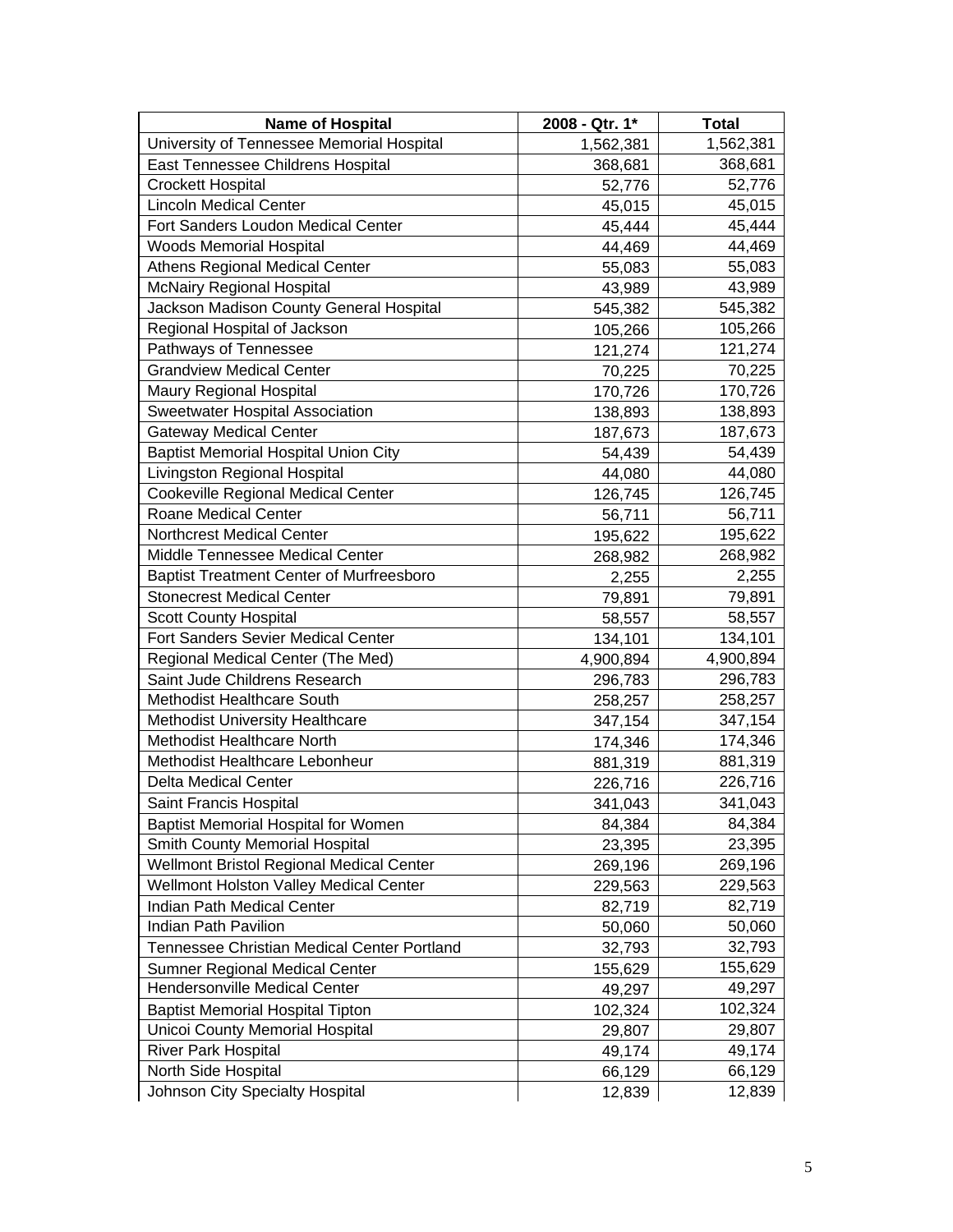| <b>Name of Hospital</b>                | 2008 - Qtr. 1* | Total      |
|----------------------------------------|----------------|------------|
| Johnson City Medical Center Hospital   | 705,198        | 705,198    |
| Woodridge Psychiatric Hospital         | 59,716         | 59,716     |
| Wayne Medical Center                   | 33,160         | 33,160     |
| <b>Volunteer Community Hospital</b>    | 34,989         | 34,989     |
| <b>White County Community Hospital</b> | 30,717         | 30,717     |
| <b>University Medical Center</b>       | 310,735        | 310,735    |
|                                        |                | 25,000,000 |

\* Projected 1st Qtr. EAH payments

#### **Reverification Status**

Efforts formerly directed at reverification during the past year were directed toward assessing the eligibility of TennCare Standard adults for Medicaid categories, since the TennCare Standard adult categories were terminated in 2005. Those TennCare Standard adults who were not found eligible in a Medicaid category were disenrolled, after having the opportunity to exercise all appeal rights.

We have now started a monthly process for TennCare Standard children who have turned 19 and who are therefore no longer eligible for TennCare Standard. Those who are not found eligible in an active Medicaid category are disenrolled.

#### **Status of Filling Top Leadership Positions in the Bureau**

An appointment that actually preceded the quarter was that of Roger Oren.

Roger Oren was appointed June 1, 2007, as Information Systems Director, Division of Information Systems, responsible for managing the application development component of the Bureau's facilities management contract. In addition he is responsible for management of applications that support over 2,000 users across several state agencies, including TennCare, the Department of Human Services, the Department of Children's Services, the Department of Mental Health and Developmental Disabilities, the Division of Mental Retardation Services, the Department of Health, the Office of the Inspector General and others. Mr. Oren has over 16 years management experience and possesses an MBA with a focus on Finance and International Business from Mercer University, an MS in Computer Science from University of New Haven, and is a certified Project Management Professional (PMP).

#### **Number of Recipients on TennCare and Costs to the State**

As of the end of the quarter, there were 1,223,213 enrollees on TennCare: 1,188,429 Medicaid eligibles and 34,784 Uninsureds and Uninsurables (Medically Eligibles).

During the third quarter of calendar 2007 (July through September), TennCare spent\* \$749,812,500 for managed care organization (MCO) services\*\*, \$73,564,600 for behavioral health organization (BHO) services, \$37,467,000 for dental benefit manager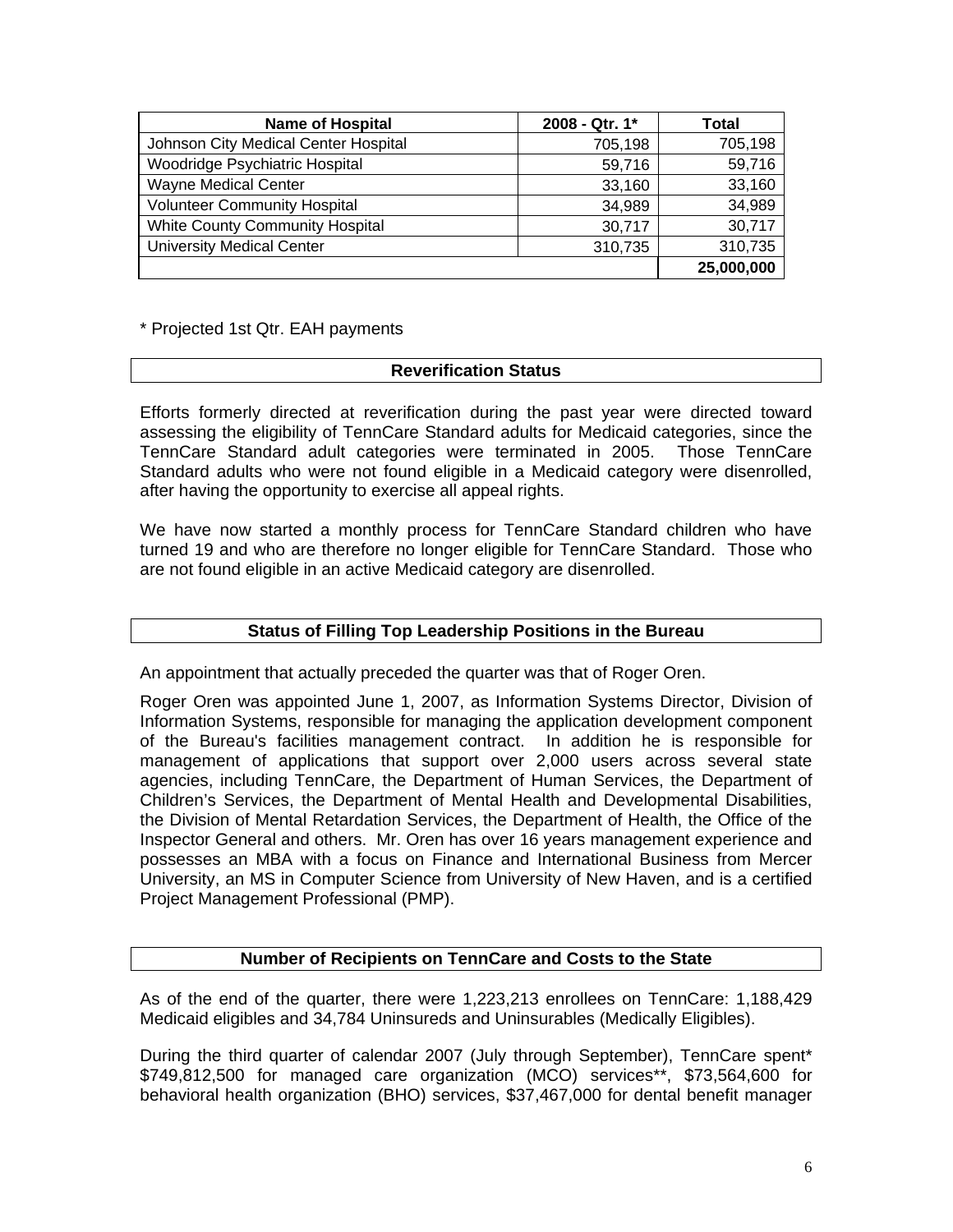(DBM) services, and \$107,441,000 for pharmacy benefits manager (PBM) services. The state's Medicare clawback payment was \$38,222,400. (The "clawback" refers to the payment required under the Medicare program's new Part D pharmacy program. Pharmacy benefits for Medicaid/Medicare dual eligibles, which had formerly been provided by TennCare, were shifted to the Medicare program on January 1, 2006. The "clawback" payment is intended to be roughly the amount of state funds that the state Medicaid program would have paid if it had continued to pay for outpatient prescription drugs for persons dually eligible for Medicare and Medicaid.)

*\*These figures are as of Sept. 30 and are unaudited.* 

*\*\*This figure includes Integrated Managed Care MCO expenditures.* 

# **Viability of MCOs in the TennCare Program**

# **Claims Payment Analysis**

The prompt pay requirements of T.C.A. § 56-32-226(b) mandate that each health maintenance organization and behavioral health organization ensure that 90% of clean claims for payment for services delivered to a TennCare enrollee are paid within 30 calendar days of the receipt of such claims and 99.5% of all provider claims are processed within 60 calendar days of receipt. TennCare's contract with its Dental Benefit Manager requires that the DBM also process claims in accordance with this statutory standard.

TennCare's contract with its Pharmacy Benefits Manager requires that the PBM must pay 95% of all clean claims within 20 calendar days of receipt and the remaining 5% of clean claims within the following 10 calendar days.

TDCI requested data files of all TennCare processed claims from TennCare MCOs, BHOs, the DBM and the PBM for the months of May, June and July 2007. TDCI also requested data files of pended TennCare claims and a paid claims triangle from May 1, 2006 through July 31, 2007.

Except for Memphis Managed Care Corporation ("MMCC"), Unison Health Plan of Tennessee ("UHP"), and Windsor Health Plan ("WHP"), all MCOs, BHOs and the PBM were in compliance with the statutory prompt pay requirements for May, June and July 2007.

MMCC was out of compliance for June, processing only 83% of clean claims within 30 calendar days of receipt and only 90.2% of all claims within 60 calendar days of receipt. Because of its non-compliance, MMCC has been required to submit claims data files monthly until MMCC processes claims timely for three consecutive months. Tests of MMCC's monthly data file for August found that MMCC remained out of compliance, processing only 89% of clean claims within 30 calendar days of receipt and 91.2% of all claims within 60 calendar days of receipt. TDCI will levy an administrative penalty for MMCC's failure to timely process claims in accordance with the prompt pay statute.

UHP was out of compliance with the prompt pay requirements for the months of June and July. In June and July, UHP processed only 83% and 68%, respectively, of clean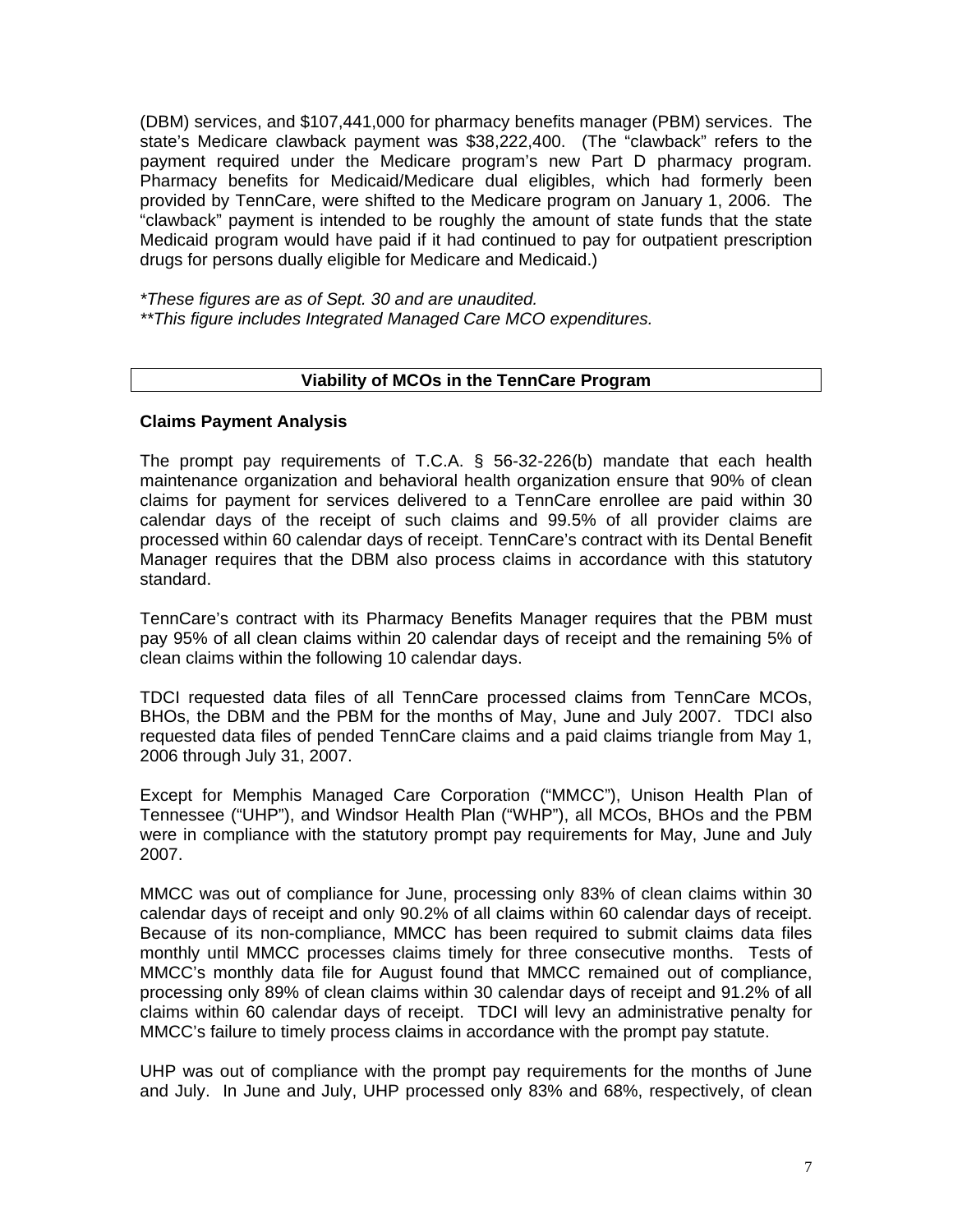claims within 30 calendar days of receipt. Because of its non-compliance, UHP has been required to submit monthly data files until UHP processes claims timely for three consecutive months. Tests of UHP's monthly data file for August found that UHP remained out of compliance, processing only 66% of clean claims within 30 calendar days of receipt. TDCI will levy an administrative penalty for UHP's failure to timely process claims in accordance with the prompt pay statute.

WHP was out of compliance with the prompt pay requirements for May, June and July, processing only 97.8%, 98.4% and 99.0%, respectively, of all claims within 60 calendar days of receipt. Because of its non-compliance and because it is currently winding down its TennCare operations, WHP is required to submit monthly claims data files for prompt pay analysis. Since WHP is only processing "run out" claims with dates of service prior to April 1, 2007, the volume of claims processed each month is significantly decreasing. As a result, TDCI has opted not to assess an administrative penalty for WHP's noncompliance with the prompt pay standards.

It should be noted that although UnitedHealthcare Plan of the River Valley (d/b/a "AmeriChoice") complied with the statutory prompt pay standards based on the total population of claims processed each month, the MCO's vision subcontractor, Spectera, did not process claims timely in May. Spectera processed only 99.4% of all vision claims within 60 calendar days of receipt. Because the number of vision claims processed monthly is so small compared to the total population of claims processed in a month, Spectera's non-compliance did not have a negative impact on the MCO's total processing results.

Furthermore, VSHP has two separate contracts with TennCare: BlueCare and TennCare Select. Although TennCare Select only processed 89% of clean claims within 30 calendar days of receipt, VSHP met the prompt pay requirements based on the total claims processed for that month.

# **Net Worth Requirement**

 $\overline{a}$ 

As of June 30, 2007, TennCare MCOs/BHOs reported net worth as indicated in the table below. TDCI has not adjusted the net worth reported on the NAIC annual statements. TDCI's calculations for the net worth requirement reflect payments made for the calendar year ending December 31, 2006, including payments made under the "stabilization plan."

|                                    | Net Worth<br>Requirement | Reported<br>Net Worth | Excess/<br>(Deficiency) |
|------------------------------------|--------------------------|-----------------------|-------------------------|
| <b>AMERIGROUP Tennessee 1</b>      | 10,629,247               | 13,416,150            | 2,786,903               |
| UnitedHealthcare<br>the<br>Plan of | 17,339,431               | 194,473,869           | 177,134,438             |
| River Valley (d/b/a AmeriChoice)   |                          |                       |                         |

<span id="page-7-0"></span><sup>1</sup> AGP began operations on April 1, 2007. Pursuant to its contract with TennCare, AGP was required to establish an enhanced net worth balance of at least \$10,629,247 prior to beginning its TennCare operations. AGP must maintain this enhanced net worth balance until it has been in operation for a full calendar year (through December 2008.) At that point, its net worth balance will be determined by the formula set forth in the HMO statute.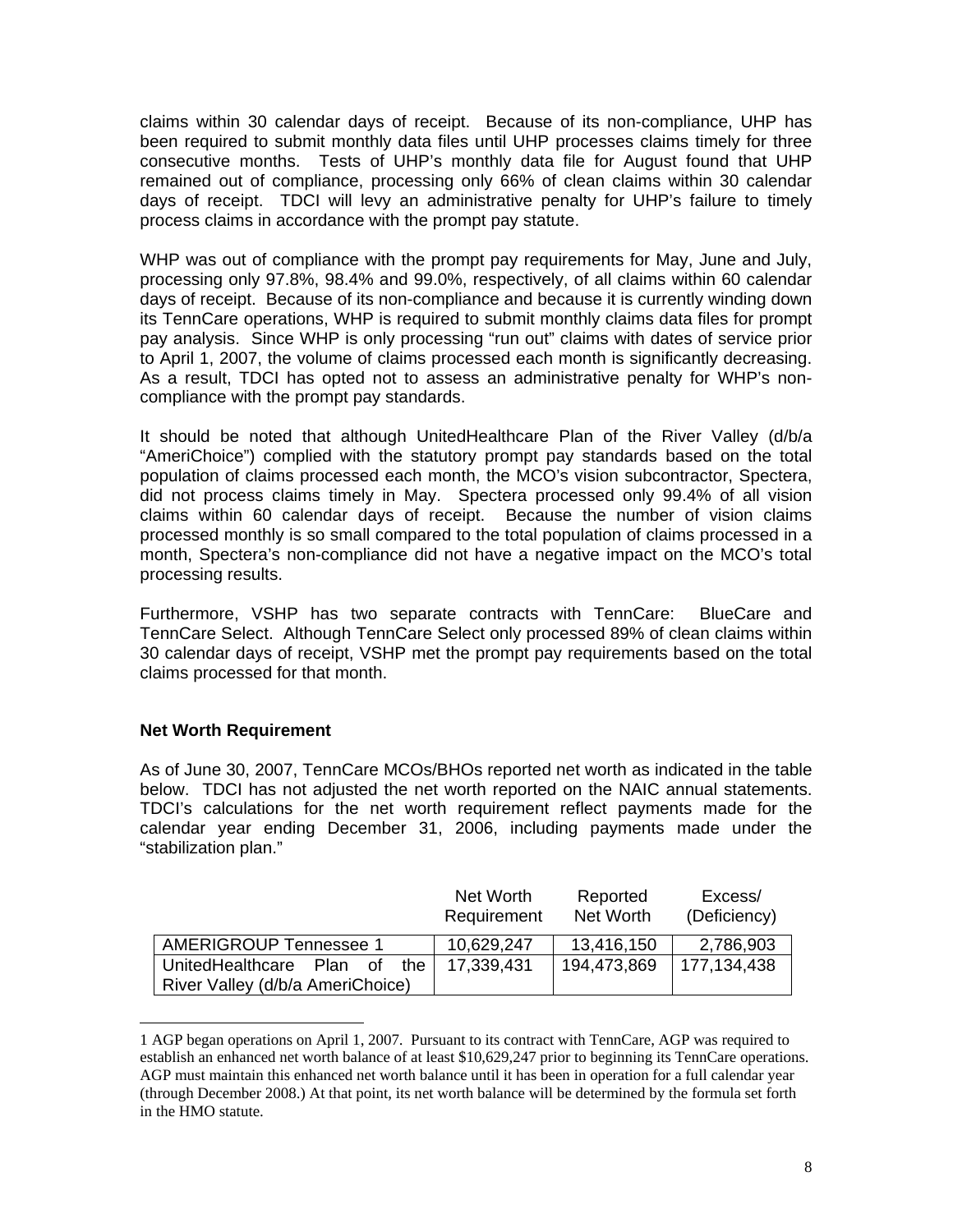| <b>Memphis Managed Care</b>         | 8,777,597                | 31,435,294            | 22,657,697              |
|-------------------------------------|--------------------------|-----------------------|-------------------------|
| <b>Preferred Health Partnership</b> | 6,583,291                | 33,750,820            | 27, 167, 529            |
| <b>UAHC Health Plan</b>             | 7,230,835                | 11,494,504            | 4,263,669               |
|                                     | Net Worth<br>Requirement | Reported<br>Net Worth | Excess/<br>(Deficiency) |
| Unison Health Plan                  | 3,746,386                | 5,617,361             | 1,870,975               |
| Volunteer (BlueCare & Select)       | 25,703,132               | 31,227,218            | 5,524,086               |
| <b>Windsor Health Plan</b>          | 6,291,309                | 8,943,113             | 2,651,804               |
| <b>Premier Behavioral Systems</b>   | 7,026,272                | 35,108,223            | 28,081,951              |
| Tennessee Behavioral Health         | 6,606,592                | 21,268,097            | 14,661,505              |

# **FINANCIAL ISSUES**:

# **Xantus Healthplan of Tennessee, Inc. (Xantus)**

*No change.* 

#### **Tennessee Coordinated Care Network d/b/a Access MedPlus (TCCN)**

On August 24, 2007, the TCCN Liquidation issued its final distribution of \$11,851,429 to providers in accordance with the Court-approved final distribution plan. This final distribution results in providers receiving payments totaling \$51,419,622 on total debt of \$76,095,315, or approximately 68 cents on every dollar owed to providers.

#### **Universal Care of Tennessee (Universal)**

*No change.* 

# **Success of Fraud Detection and Prevention**

The Office of Inspector General (OIG) was established three years ago (July 1, 2004). The mission of the OIG is: *To identify, investigate, and prosecute persons who commit fraud or abuse against the TennCare program.* The OIG staff receives case information from a variety of sources including: local law enforcement, the Tennessee Bureau of Investigation (TBI), the TennCare Bureau, Health Related Boards (HRB), the Department of Human Services (DHS), other state agencies, health care providers, Managed Care Contractors (MCC), OIG data mining, and the general public via the OIG web site, faxes, letters, and phone calls to the OIG hotline. The statistics for the first quarter of the 2007 - 2008 fiscal year are as follows:

*NOTE: Included are the fiscal year totals (FYT) and the grand totals to date -- since the OIG was created (July 2004)* 

| OGIIIIIGI V VI ENIVIIVU VAJVJ |         |            |        |
|-------------------------------|---------|------------|--------|
|                               | Quarter | <b>FYT</b> | Grand  |
|                               |         |            | Total  |
| Cases Received                | 7.298   | 7.298      | 83.517 |
| Cases Closed*                 | 6.914   | 6.914      | 83.479 |

# **Summary of Enrollee Cases**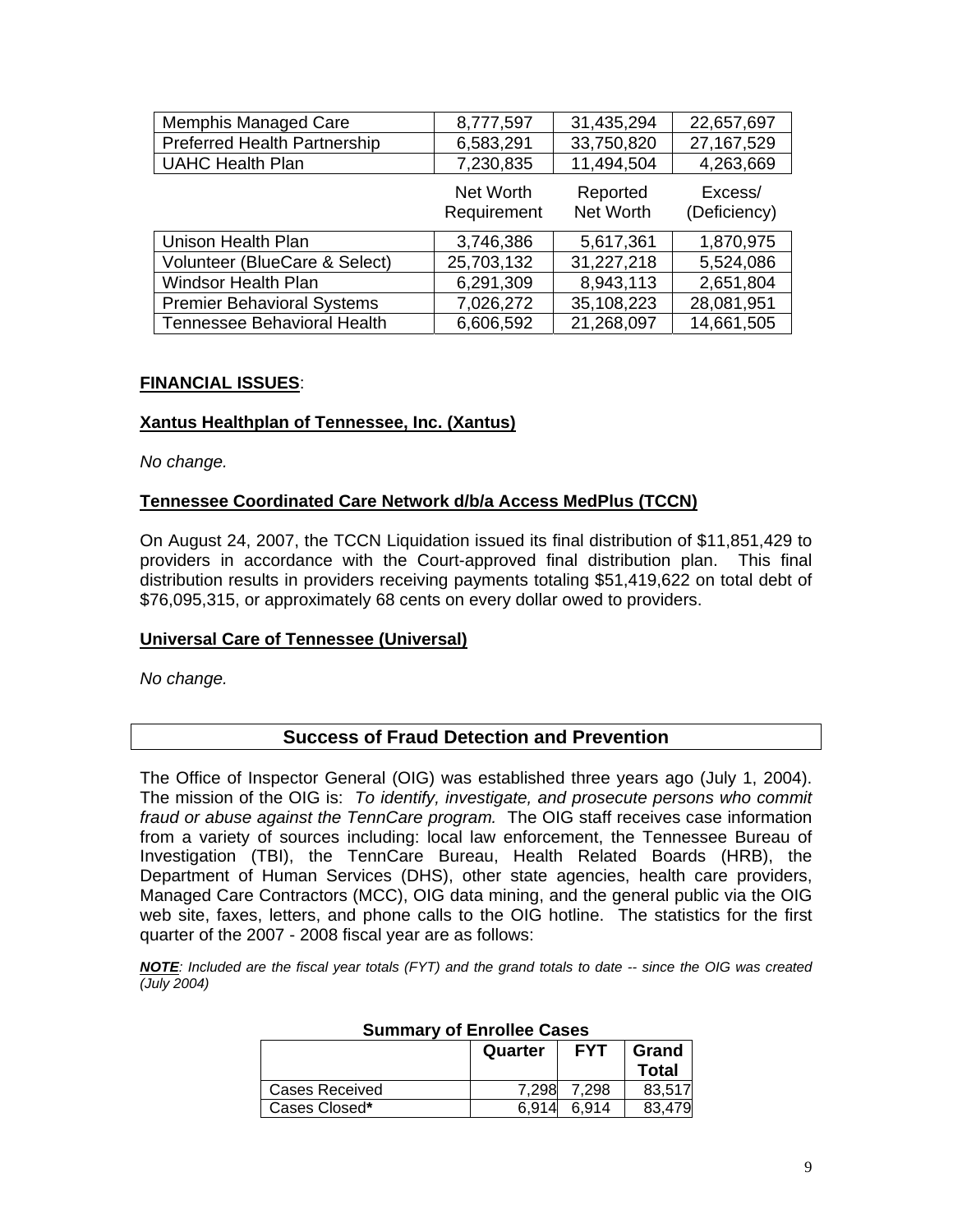*\*Cases are closed when there is inadequate information provided to investigate the*  complaint, the information has been researched and determined to be unfounded, the *case was referred to another agency (as per appropriate jurisdiction), or prosecuted by the OIG and closed. This number also includes reports the OIG runs for the TennCare Bureau regarding potential fraud or abuse.* 

| <b>UMINIUM Y UI ENTUNIUS ADUUS UUSUS</b> |         |         |
|------------------------------------------|---------|---------|
|                                          | Quarter | T2      |
| Abuse Cases Received                     | 6.336   | 122.941 |
| Abuse Cases Closed                       | 953     | 6.736   |
| Abuse Cases Referred 1                   | 5.383   | 17.032  |

#### **Summary of Enrollee Abuse Cases**

<sup>1</sup> Abuse cases may be referred to the appropriate Managed Care Organization (MCO), *the TennCare Bureau, or DHS for further review.* 

 *² Totals are for the last 15 months (five quarterly reports)* 

| --------                 |         |            |                       |
|--------------------------|---------|------------|-----------------------|
|                          | Quarter | <b>FYT</b> | Grand<br><b>Total</b> |
| Cases opened             |         | 5          | 993                   |
| Cases closed             | 35      | 35         |                       |
| Cases referred to TBI*   |         |            |                       |
| Cases referred to HRBs** |         |            |                       |

#### **Summary of Provider Cases**

*\*The OIG refers provider cases to the TBI Medicaid Fraud Unit (as per state and federal law) and will assist with these investigations as requested.* 

 *\*\*Health Related Boards* 

#### **Summary of Arrests & Convictions**

|             | Quarter | <b>FYT</b> | Grand<br>Total |
|-------------|---------|------------|----------------|
| Arrests     | 66      | 66         | rnn            |
| Convictions | 6       | 16         | 70.            |
| Diversions* |         |            | 69             |

**Note:** *Special Agents were not in the field making arrests until February 2005. \*Judicial Diversion: A guilty plea or verdict subject to expungement following successful completion of probation. Tennessee Code Annotated § 40-35-313* 

 *\*Pre-trial Diversion: Prosecution was suspended and if probation is successfully completed, the charge will be dismissed. Tennessee Code Annotated § 40-15-105* 

|                                | <b>QUARTER</b> | <b>FYT</b>  | <b>GRAND</b> |
|--------------------------------|----------------|-------------|--------------|
|                                |                |             | <b>TOTAL</b> |
| <b>Fines</b>                   | \$5,000        | \$5,000     | \$67,891.50  |
| <b>Court Costs &amp; Taxes</b> | \$2,736        | \$2,736     | \$36,459.11  |
| Drug Funds                     | \$260.50       | \$260.50    | \$4,125.00   |
| Restitution (ordered)          | \$62,407.65    | \$62,407.65 | \$868,971.83 |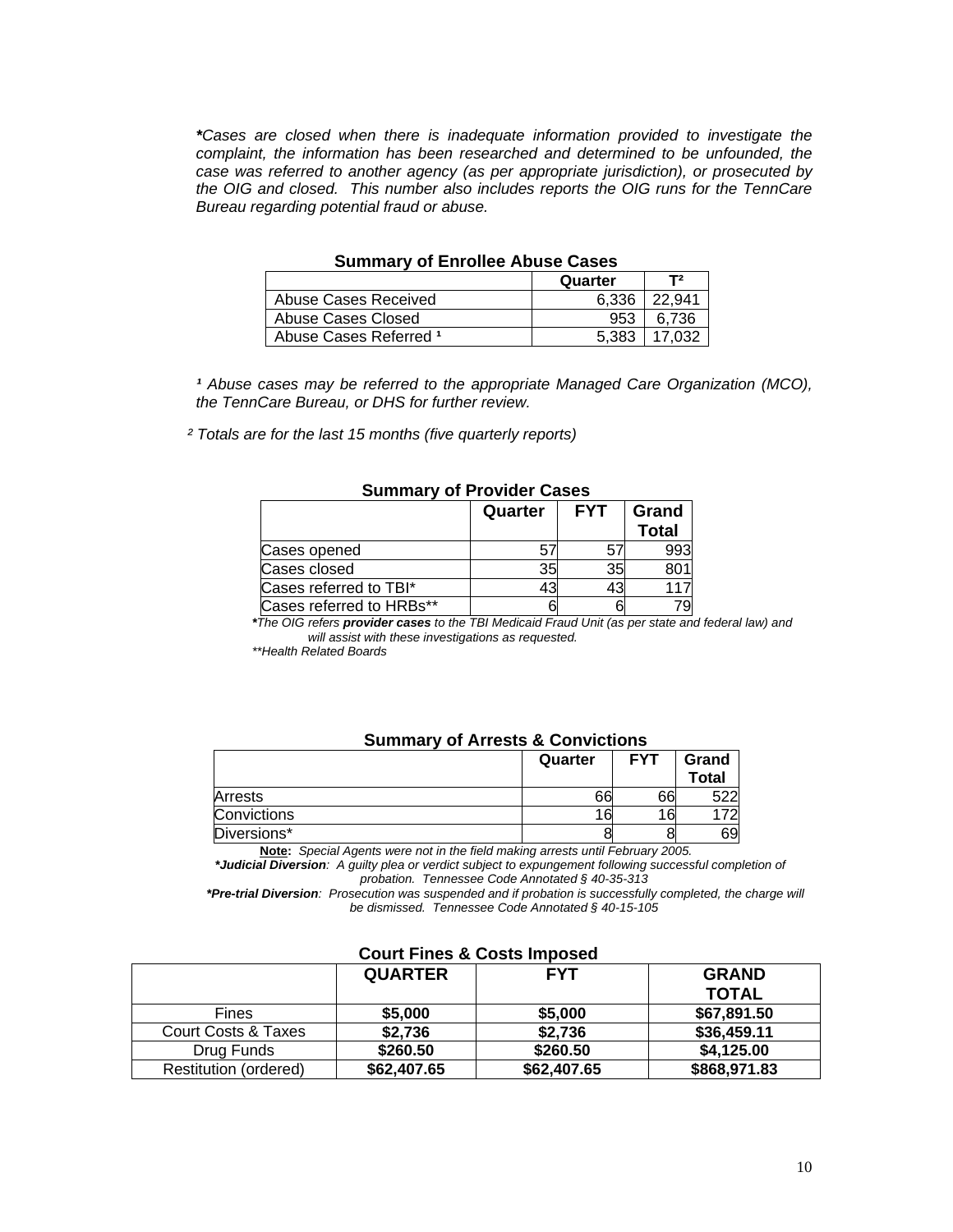There is an aggressive push to pursue enrollees who have committed fraud or abuse against the TennCare program. The primary criminal case types are: drug cases (drug diversion, drug seekers, and forged prescriptions), reporting a false income, access to insurance, and living outside of the State of Tennessee.

| AN IVOL VALVYONO                   |     |  |
|------------------------------------|-----|--|
| Drug Diversion/Forged Prescription |     |  |
|                                    | 345 |  |
| Access to Insurance                | 54  |  |
| <b>Operation Falcon III</b>        | 32  |  |
| Operation Falcon IV                | 16  |  |
| False Income                       | 27  |  |
| Ineligible Person Using Card       | 17  |  |
| Living Out Of State                | 10  |  |
| <b>Asset Diversion</b>             |     |  |
| <b>Theft of Services</b>           |     |  |
| <b>ID Theft</b>                    | 5   |  |
| <b>TennCare Fraud</b>              | 2   |  |
| <b>GRAND TOTAL</b>                 |     |  |

# **Arrest Categories**

#### **TennCare Referrals & Recoupments**

|                                            | Quarter      | <b>FYT</b>   | <b>Grand Total</b> |
|--------------------------------------------|--------------|--------------|--------------------|
| Pharmacy Lock-in 1                         | 22           | 22           | 906                |
| Recoupment 2                               | \$120,144.60 | \$120,144.60 | \$1,101,029.82     |
| <b>Recommended TennCare Terminations 3</b> |              |              |                    |
|                                            | 5.054        | 5.054        | 26,172             |
| <b>Potential Savings 4</b>                 | \$16,678,200 | \$16,678,200 | \$95,583,277       |

#### **Footnotes for the** *TennCare Referral and Recoupments* **table**

 **1** The total in the last column is for the time period of September 2004 through September 30, 2007. Pharmacy lock-in referrals are sent to the TennCare Bureau for consideration.

**2** The total in the last column reflects dollars collected by the OIG and sent to the TennCare Bureau from February 15, 2005, (when a Fiscal Manager and an attorney joined the OIG staff to facilitate and document this process) through September 30, 2007. **3** Enrollee recommendations sent to the TennCare Bureau for consideration based on reports run from *file net* (i.e. Prisoner Report, State Wage Report, the Deceased Report, and the PARIS Report). Reports are run upon availability on *file net*.

**4** There were 5,054 enrollee terminations recommended by the OIG to the TennCare Bureau for their review during the first quarter. The TennCare Bureau uses \$3,592.32 as the average annual cost per enrollee for Medical, Pharmacy Services, BHO, and Dental, and \$3,082.44 for Medical and Pharmacy Services -- (an average of \$3,300 was used in calculating the total figure in the above table). [NOTE: Previous reports reflected the number \$4,181.04 as the average annual cost per enrollee, as per the TennCare Bureau.]

| www.community.com |         |            |                |
|-------------------|---------|------------|----------------|
|                   | Quarter | <b>FYT</b> | Grand<br>Total |
| OIG Hot Line      | 1.225   | 1.225      | 14.222         |

#### **Investigative Sources**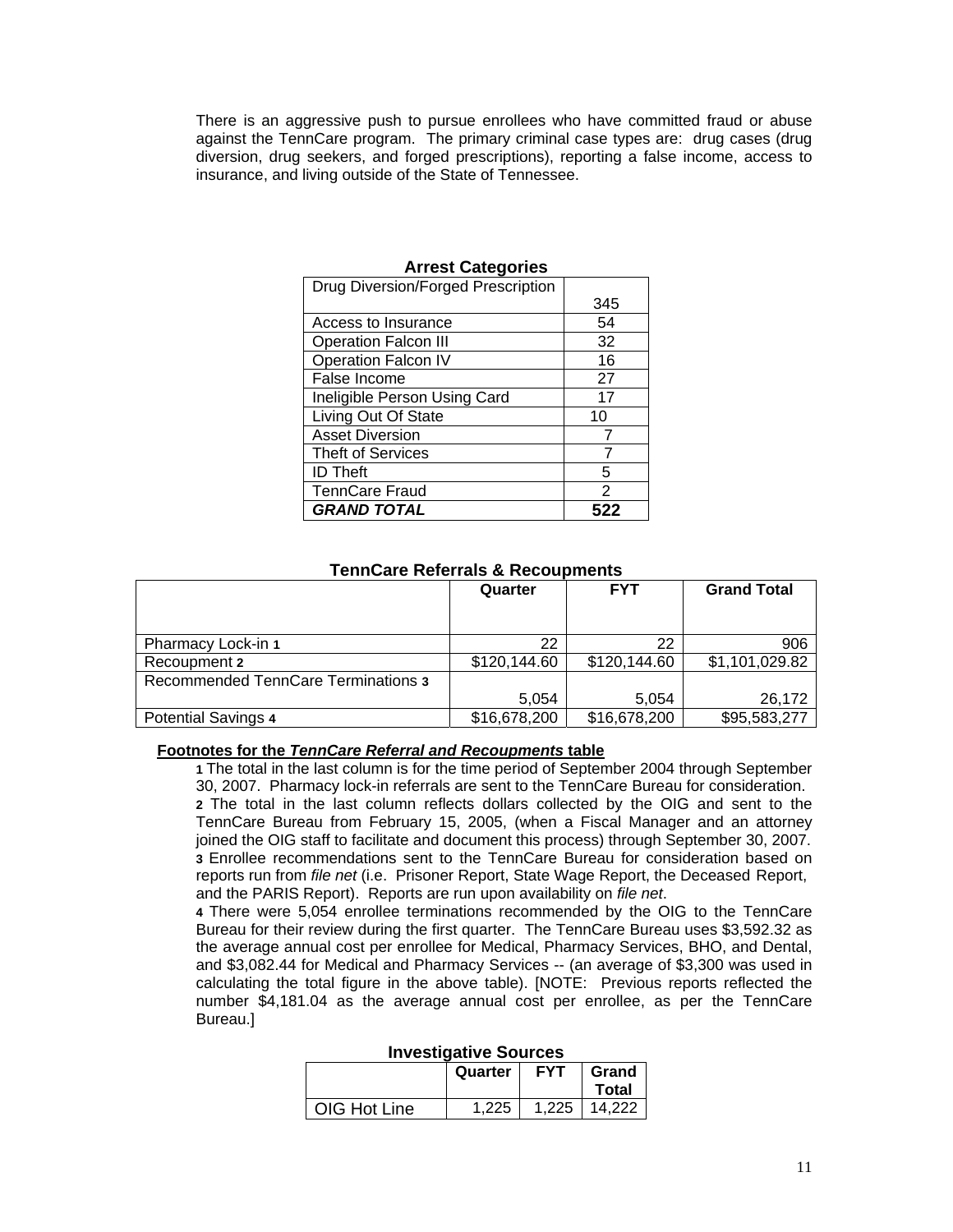| OIG Mail Tips  | 36  | 36  | 2.755 |
|----------------|-----|-----|-------|
| OIG Web Site   | 427 | 427 | 4.847 |
| OIG Email Tips | 258 | 258 | 2.090 |

# **Other Investigative Sources for this Quarter**:

| Data Mining     | 4,468 |
|-----------------|-------|
| Fax             | 179   |
| Cash for Tips   | 8     |
| Law Enforcement | 363   |
| Other           | 135   |

# **Case Type for this Quarter (sample)**

| <b>Drug Diversion</b>     | 506   |
|---------------------------|-------|
| Drug Seeker               | 385   |
| Other Insurance           | 382   |
| Income/other Assets       | 363   |
| Using someone's card      | 40    |
| Out of State              | 4,382 |
| <b>Transfer of Assets</b> | 16    |
| Abusing ER                | 86    |
| Dr. Shopping              | 245   |

 The OIG staff provided presentations or attended meetings for the following organizations/contacts during this quarter:

- a Meetings with local law enforcement officials and other State Agencies: the Judicial Task Forces, District Attorneys, Sheriffs and Chiefs of Police; also: Commerce and Insurance, Consumer Affairs, United States Marshals, Office of Consulting Services, Office of Technical Services, Medstat, TBI Drug Diversion Task Force, Law Enforcement Committee (Brentwood), the East Tennessee Medicaid Fraud Investigation Group, the CID Regional Meeting - Hickman County, and the Judicial District Law Enforcement Coalition - LaFollette.
- b. Training & Presentations:

 \*LEACT - Law Enforcement Accreditation Coalition of Tennessee, Memphis meeting

 \*FBI National Academy, Quantico, VA -- Special Agent John Morgan \*FBI National Academy Associates -- Nashville bi-monthly meeting

 \*National Association of Program Integrity Agencies, San Diego -- PHNC Manager Patsy Crook presented to this group

- \*TLEEDS DIG David Griswold completed this law enforcement leadership training
- \*TGEI -- DIG Rob White is attending

\*Attorney General's Office - presentation on using subpoenas

\*Teleconference with Medstat and 25 other states

\*Union County Sheriff's Department presentation

\*Self-protection presentation to staff

\*HIPAA & Confidentiality presentation to staff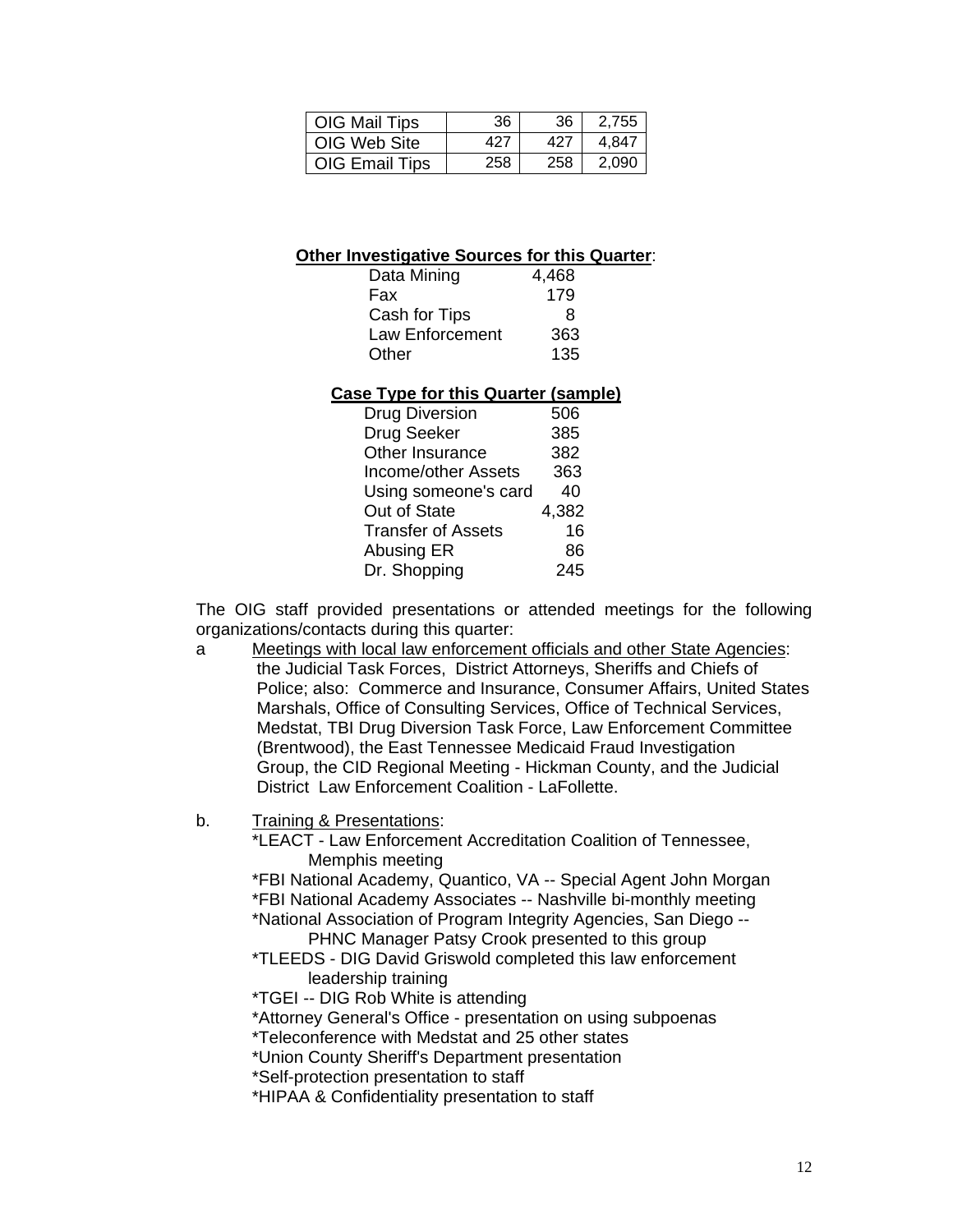#### \*In-Service continued for the Special Agents as did educational requirements for the Attorneys, RNs, and the OIG CPA \*Medstat training - 2 staff members attended this entry level training in Franklin, Tennessee

 The OIG staff continues to work with the state's contractor, Medstat, to develop the fraud and abuse detection software system. The OIG is working with this vendor to initiate proactive reports for identifying TennCare fraud. Targeted queries are generated on a routine basis. The goal behind these reports and queries is to assist with a successful OIG investigation and prosecution of individuals who have violated the law as it pertains to TennCare fraud.

 Three employee vacancies occurred during this quarter due to one transfer to another State agency and two resignations (these employees took jobs in the private sector). There will be an evaluation of these vacancies.

 Training continued for OIG personnel during this quarter. The Special Agents completed an annual In-Service training that includes POST required courses, new policies and procedures, all qualifications with approved weapons, a legal update, etc. All continuing education hours began for OIG "professional" staff members, i.e. attorneys, accountant, registered nurses, and information technology personnel. There was a required training class for the entire staff on "ethics". The Deputy Inspector General, CID, completed the TLEEDS class - a leadership class for Tennessee law enforcement executives. The Deputy Inspector General, PID, completed a high level investigative training class and was selected for the next TGMI class.

 The OIG Legal Division has assisted OIG staff members by providing legal advice on issues including how to meet the requirements of various statutes and drafting and reviewing documents that have legal implications. The Legal Division facilitates the case preparation process and works closely with various District Attorneys toward a successful prosecution of OIG cases. They review all legal matters of the OIG and advise on pending legislative issues.

The Inspector General and the Deputy Inspector General over Criminal Investigations have continued visits to various Tennessee counties. In each jurisdiction visited, there is a courtesy call to the Sheriff and Chief of Police. The goal is to continue to solidify the collaboration between local law enforcement and the OIG. More visits are planned for the next quarter.

The OIG continues to maintain accredited status by complying with the standards of the Commission on Accreditation for Law Enforcement Agencies (CALEA). The OIG was accredited in November 2006. The State of Tennessee OIG is the only Inspector General agency to achieve law enforcement accreditation both nationally and internationally. A re-accreditation on-site and hearing will occur in during the 2009 - 2010 fiscal year.

 An OIG Special Agent completed the summer session of the FBI National Academy in Quantico, Virginia. This is a very prestigious school that is often referred to as the "Harvard" of law enforcement. Tennessee only receives about twelve slots a year (for the entire state/every law enforcement agency) so the